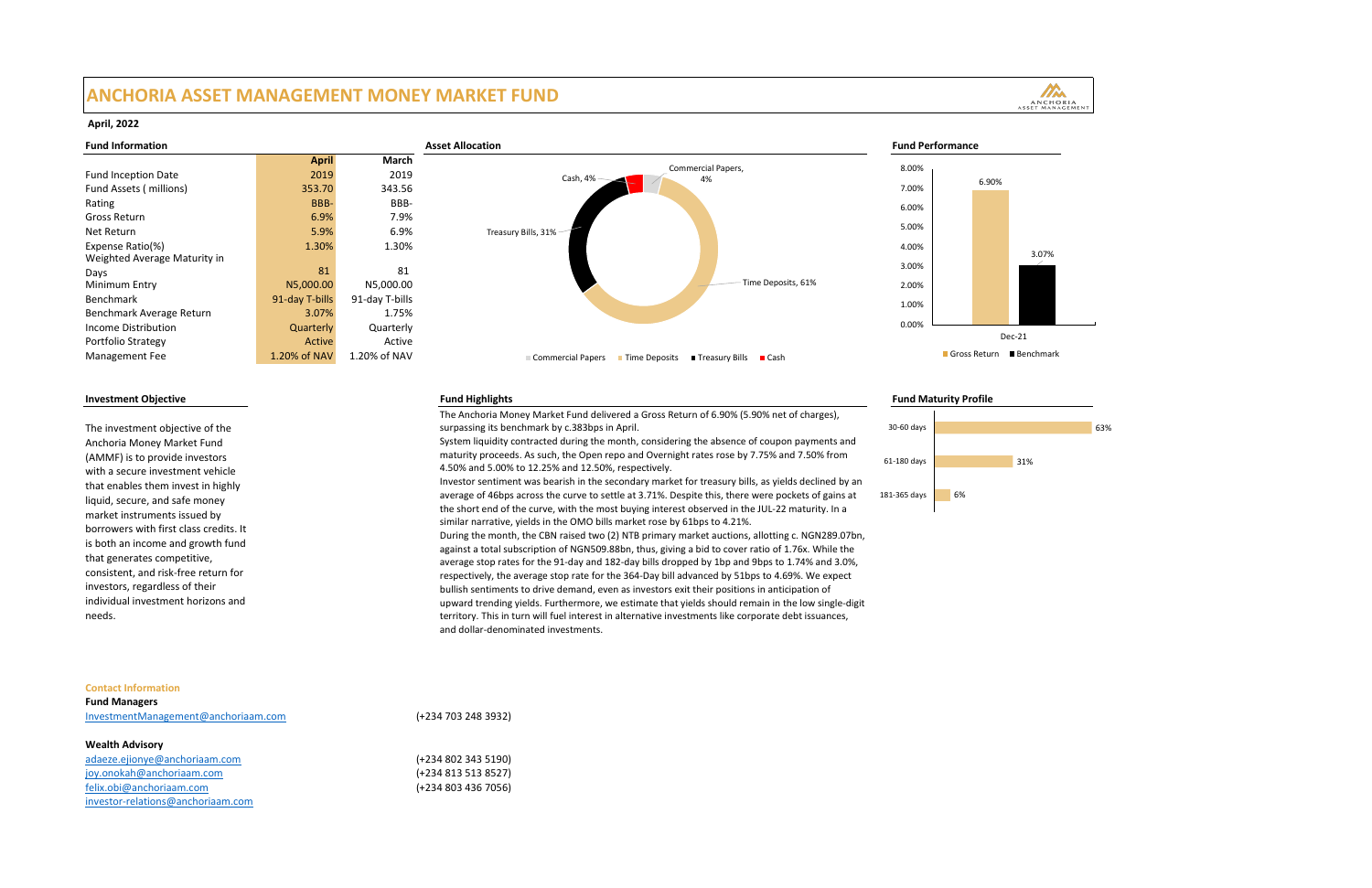# **ANCHORIA ASSET MANAGEMENT FIXED INCOME FUND**

| <b>April</b>    | <b>March</b>    |  |
|-----------------|-----------------|--|
| 2019            | 2019            |  |
| 452.14          | 457.02          |  |
| 5.87%           | 7.02%           |  |
| 4.87%           | 6.02%           |  |
| 1.30%           | 1.30%           |  |
| 6.16            | 6.16            |  |
| N5,000.00       | N5,000.00       |  |
| 3-Year FGN Bond | 3-Year FGN Bond |  |
| 0.01%           | 4.13%           |  |
| Active          | Active          |  |
| 1.20% of NAV    | 1.20% of NAV    |  |
|                 |                 |  |

The investment objective of the Anchoria Fixed Income Fund (AFIF) is to provide investors an alternative investment vehicle that allows them invest in highly liquid, secure, and safe money and capital market debt instruments issued by borrowers with first class credits. It is a growth fund that provides, on risk-adjusted basis, a high and competitive return for investors on a longterm basis.

**Investment Objective Fund Highlights Fund Maturity Profile** The Anchoria Fixed Income Fund benchmarked on the 3-year bond returned 5.87%, higher than its benchmark return of 1bp for the period under review. Bond yields jumped by an average of 76bps to close at 11.12%, up from 10.36% observed in March , as investors sold off their debt instruments in anticipation of higher yields. At the primary market, the Debt Management Office (DMO) through the CBN offered a total of N225bn across the Mar-2025 (3-yr reopening), APR-2032 (10-yr new issue) and JAN-2042 maturities (20-yr reopening). An oversubscription of 1.86x was recorded at the auction with much stronger demand observed for the 2042 maturity (NGN222.76bn in subscription), raising total subscriptions to NGN409.41bn. The marginal rates for all the papers closed at 10.00%, 12.50%, and 12.90%, though, noteworthy was the 20bps yield increase on the 2042 maturity. We expect to see continued upward trend in yields owing to lower liquidity levels and the higher borrowing plan outlined by the FG. Likewise, we see investors shifting positions to short-dated maturities .



### **Contact Information**

**Fund Managers**

[InvestmentManagement@anchoriaam.com](mailto:InvestmentManagement@anchoriaam.com) (+234 703 248 3932)



### **Wealth Advisory**

adaeze.ejionye@anchoriaam.com (+234 802 343 5190) [joy.onokah@anchoriaam.com](mailto:joy.onokah@anchoriaam.com) (+234 813 513 8527) [felix.obi@anchoriaam.com](mailto:felix.obi@anchoriaam.com) (+234 803 436 7056) [investor-relations@anchoriaam.com](mailto:investor-relations@anchoriaam.com) (+234 818 889 9455)

### **April, 2022**